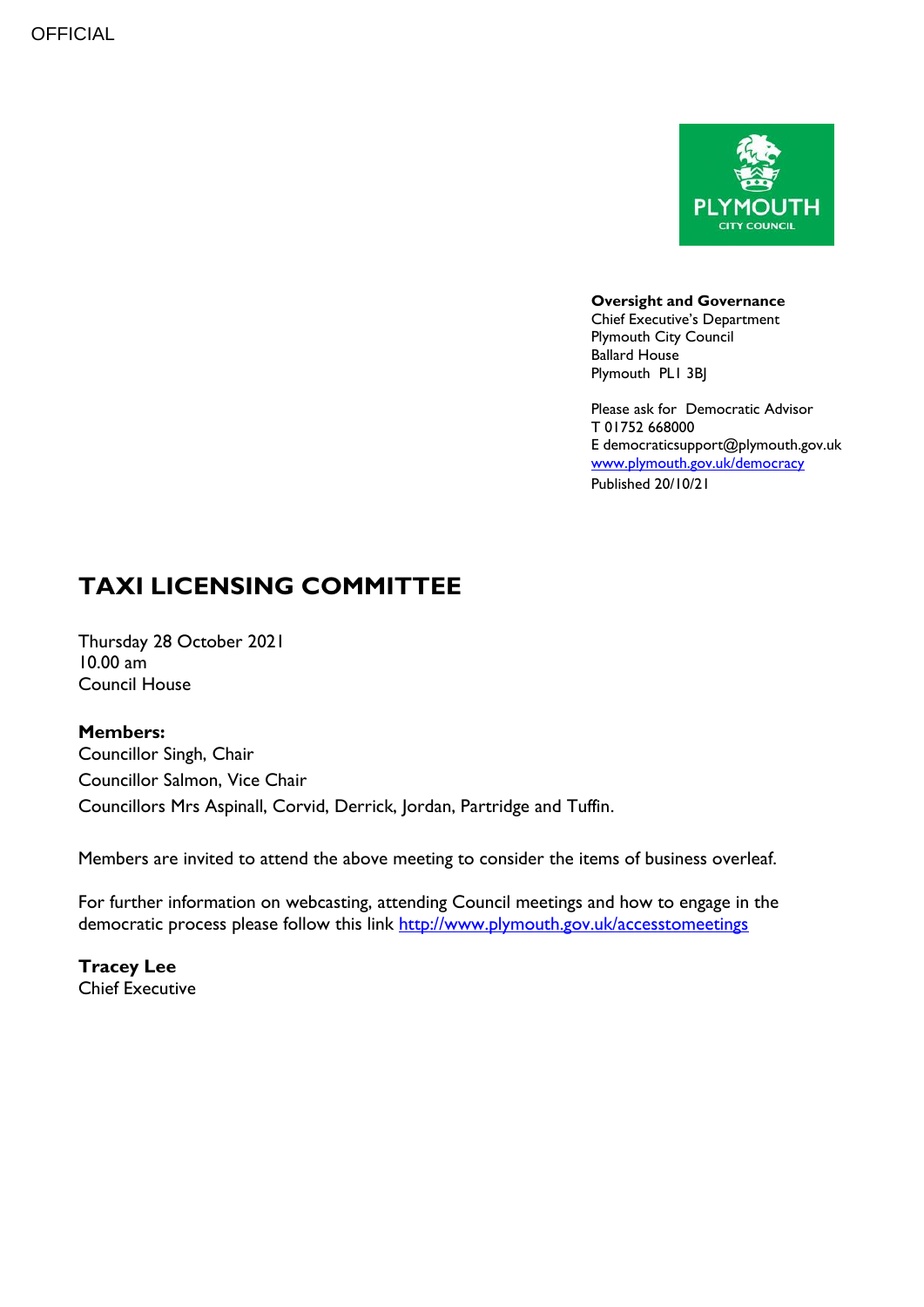# **Taxi Licensing Committee**

# **AGENDA**

# **1. Apologies**

To receive apologies for non-attendance submitted by Committee Members.

# **2. Declarations of Interest**

Members will be asked to make any declarations of interest in respect of items on this agenda.

# **3. Chair's Urgent Business**

To receive reports on business which, in the opinion of the Chair, should be brought forward for urgent consideration.

#### **4. Appeal Cases**

The Committee will be provided with the results of the judgement on appeal cases that went to Court.

#### **5. Review of Taxi Table of Fares (Taxi Tariff) (Pages 1 - 16)**

The Director for Public Health will submit a report on the review of taxi table of fares (taxi tariff).

# **6. Exempt Information**

To consider passing a resolution under Section 100A(4) of the Local Government Act, 1972 to exclude the press and the public from the meeting for the following items of business, on the grounds that they involve the likely disclosure of exempt information, as defined in paragraph 1 of Part 1 of Schedule 12A of the Act, as amended by the Freedom of Information Act 2000.

# **Part II (Private Meeting)**

# **Agenda**

#### **Members of the Public to Note:**

That under the law, the Committee is entitled to consider certain items in private. Member of the public will be asked to leave the meeting when such items are discussed.